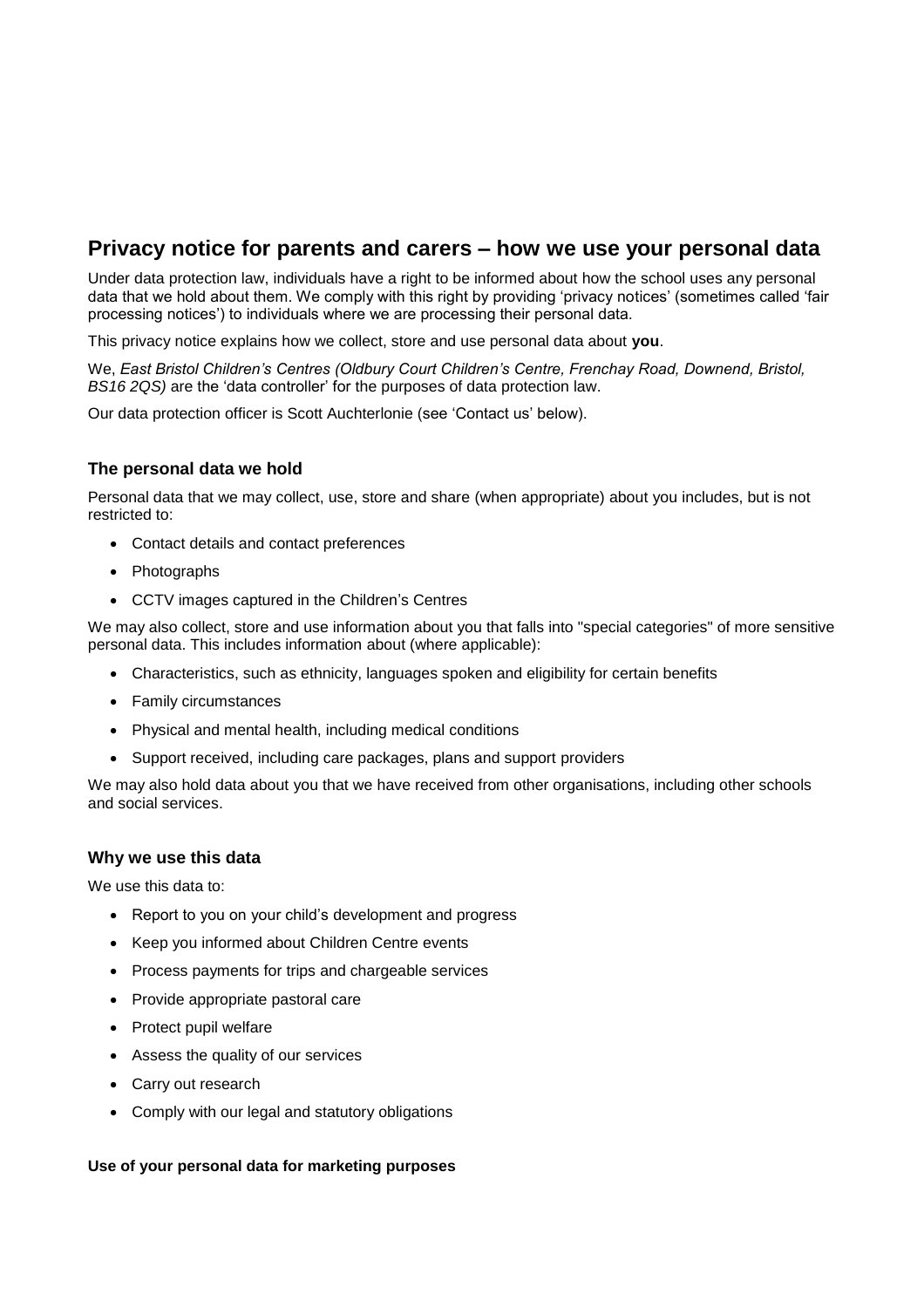Where you have given us consent to do so, *East Bristol Children's Centres (Oldbury Court Children's Centre, Frenchay Road, Downend, Bristol, BS16 2QS)* may send you marketing information by email or text promoting school events, campaigns, charitable causes or services that may be of interest to you. You can withdraw consent or 'opt out' at any time.

# **Our legal basis for using this data**

*.*

We only collect and use your personal data when the law allows us to. Most commonly, we process it where:

- We need to comply with a legal obligation
- We need to perform an official task in the public interest
- We need to fulfil a contract we have entered into with you

Less commonly, we may also process your personal data in situations where:

- We have obtained consent to use it in a certain way
- We need to protect an individual's vital interests (protect their life)

Where you have provided us with consent to use your data, you may withdraw this consent at any time. We will make this clear when requesting your consent, and explain how you would go about withdrawing consent if you wish to do so.

Some of the reasons listed above for collecting and using your personal data overlap, and there may be several grounds which justify our use of your data.

# **Collecting this information**

While the majority of information we collect about you is mandatory, there is some information that can be provided voluntarily.

Whenever we seek to collect information from you, we make it clear whether you must provide this information (and if so, what the possible consequences are of not complying), or whether you have a choice.

# **How we store this data**

We keep personal information about you while your child is attending our school. We may also keep it beyond their attendance at our school if this is necessary in order to comply with our legal obligations. Our record retention schedule/records management policy sets out how long we keep information about parents and carers.

[https://www.bristol.gov.uk/documents/20182/33519/Retention+schedule/1cda1000-5009-452f-83e5-](https://www.bristol.gov.uk/documents/20182/33519/Retention+schedule/1cda1000-5009-452f-83e5-22578e8305be) [22578e8305be](https://www.bristol.gov.uk/documents/20182/33519/Retention+schedule/1cda1000-5009-452f-83e5-22578e8305be)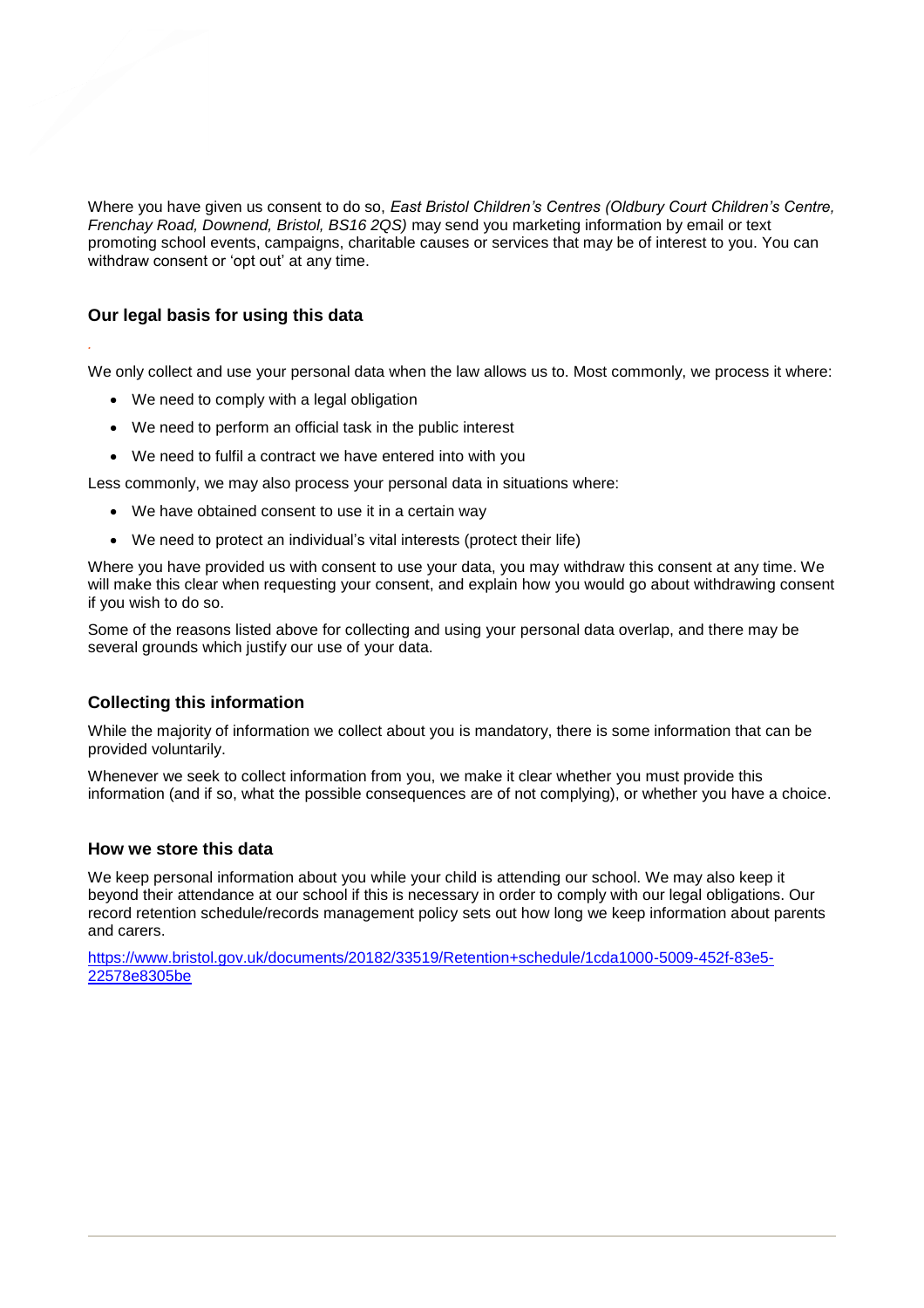# **Data sharing**

We do not share information about you with any third party without consent unless the law and our policies allow us to do so.

Where it is legally required, or necessary (and it complies with data protection law), we may share personal information about you with:

- *Our local authority – to meet our legal obligations to share certain information with it, such as safeguarding concerns and information about exclusions*
- *Government departments or agencies*
- *Our regulator, [specify as appropriate, e.g. Ofsted, Independent Schools Inspectorate]*
- *Suppliers and service providers – to enable them to provide the service we have contracted them for*
- *Financial organisations*
- *Our auditors*
- *Survey and research organisations*
- *Health authorities*
- *Security organisations*
- *Health and social welfare organisations*
- *Professional advisers and consultants*
- *Charities and voluntary organisations*
- *Police forces, courts, tribunals*

#### **Transferring data internationally**

Where we transfer personal data to a country or territory outside the European Economic Area, we will do so in accordance with data protection law.

# **Your rights**

#### **How to access personal information that we hold about you**

Individuals have a right to make a 'subject access request' to gain access to personal information that the school holds about them.

If you make a subject access request, and if we do hold information about you, we will:

- Give you a description of it
- Tell you why we are holding and processing it, and how long we will keep it for
- Explain where we got it from, if not from you
- Tell you who it has been, or will be, shared with
- Let you know whether any automated decision-making is being applied to the data, and any consequences of this
- Give you a copy of the information in an intelligible form

You may also have the right for your personal information to be transmitted electronically to another organisation in certain circumstances.

If you would like to make a request, please contact our data protection officer.